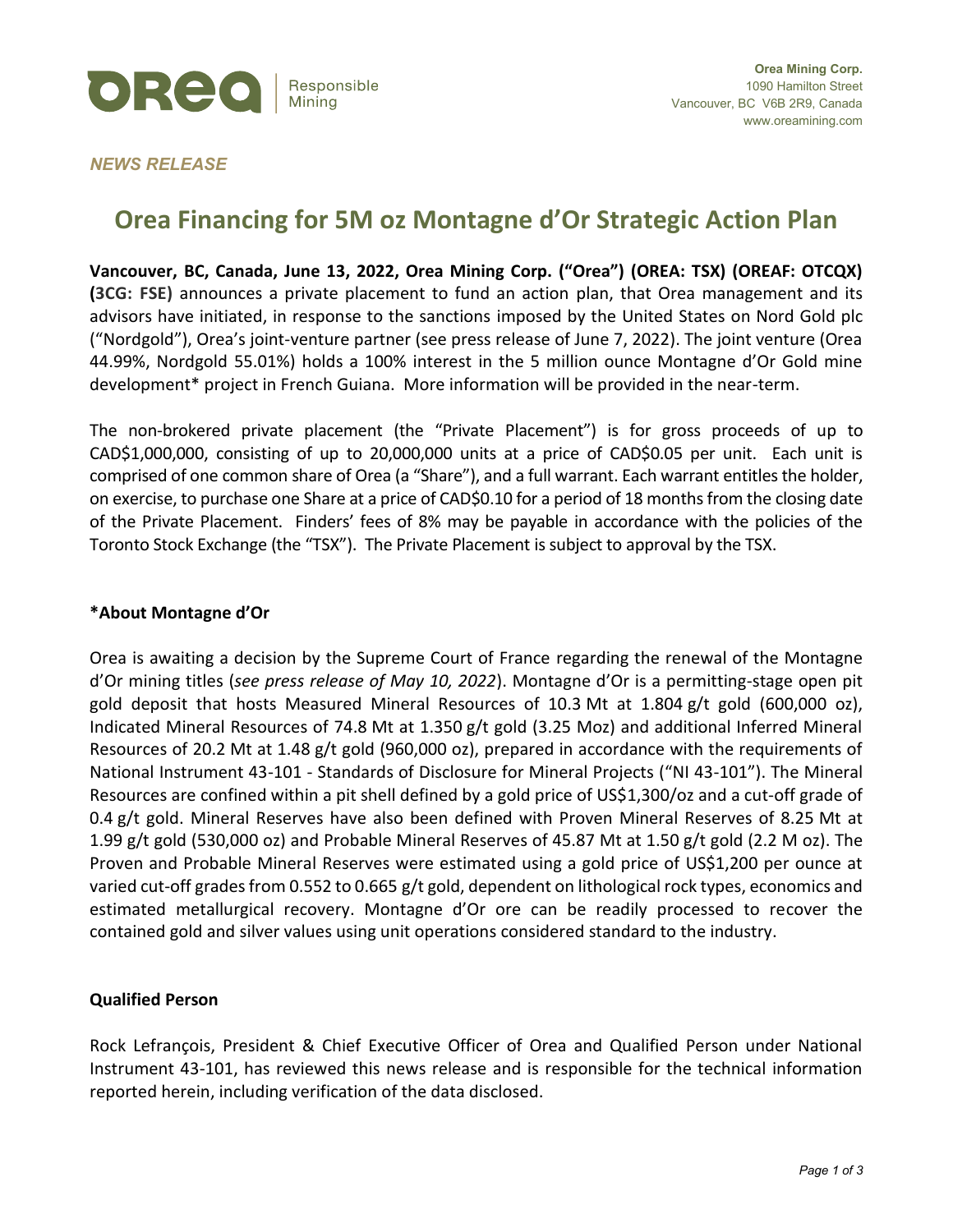#### For more about Orea visit the company's website at www.oreamining.com

ON BEHALF OF THE BOARD:

Rock Lefrançois President & CEO

For more information contact:

Investor Relations (604) 634-0970 or 1 888-818-1364 ir@oreamining.com

#### *Forward-Looking Statements*

*Certain statements made herein, including statements relating to matters that are not historical facts and statements of the Company's beliefs, intentions and expectations about developments, results and events which will or may occur in the future, constitute "forward looking information" within the meaning of applicable Canadian securities legislation ("forward-looking statements"). Forward-looking statements relate to future events or future performance, reflect current expectations or beliefs regarding future events and are typically identified by words such as "anticipate", "could", "should", "expect", "seek", "may", "intend", "likely", "budget", "plan", "estimate", continue", "forecast", "believe", "predict", "potential", "target", "would", "might", "will", and similar words, expressions or phrases (including negative variations) suggesting future outcomes or statements regarding an outlook. These include, but are not limited to, statements and information regarding: the Company's plans to construct and develop the Montagne d'Or project, including anticipated timing thereof; the timing, processes, outcome and other matters related to the renewal of the Montagne d'Or concessions, including the appeal from the French Government; action plans in response to the sanctions imposed on Nord Gold plc, the impact from rulings by the French Constitutional Court regarding the French Mining Code; the satisfaction of regulatory requirements in respect of the permitting, construction and operation of the Montagne d'Or project, including but not limited to, the submission and processing of mine permit applications, the timing thereof and the timing of completion of environmental and engineering studies; the Company's ability to renew the concessions for the Montagne d'Or project and to comply with the conditions thereof; economic analysis for the Montagne d'Or project and related exploration objectives and plans; the conversion of mineral resources into mineral reserves and the conversion of inferred mineral resources into higher resource classification categories; the Company's objective of become an emerging gold producer; the acquisition of exploration projects including terms of acquisition, exploration or development plans, intentions to acquire additional exploration or development interests and the implications thereof; the elimination or reduction of costs in connection with the divestiture or abandonment of any project; the production capacity and potential of future plant and equipment; future exploration and mine plans, objectives and expectations and corporate planning of the Company, future studies and environmental impact statements and the timetable for completion and content thereof; impacts of government sanctions against the Company's joint venture partner; and statements as to management's expectations with respect to, among other things, the matters and activities contemplated in this news release.*

*Forward-looking statements are made based upon certain assumptions and other important factors that, if untrue, could cause the actual results, performance or achievements of the Company to be materially different from future results, performance or achievements expressed or implied by such statements. Such assumptions and analyses are made by the Company's management in light of their experience and perception of historical trends, current conditions and expected future developments, as well as other factors management believes are reasonable and appropriate in the circumstances. All assumptions and analyses are those of the Company's. There can be no assurance that such statements will prove to be accurate. Forward-looking statements are based on numerous assumptions regarding present and future business strategies, local and global economic conditions, and the environment in which the Company will operate in the future, including compliance by the Company with regulatory and permitting requirements applicable in French Guiana, the sufficiency of Company's working capital; the Company's ability to secure additional funding for the continued exploration and development of its properties; the price of gold and other metals; and the Company's ability to retain key personnel. You are hence cautioned not to place undue reliance on forward-looking statements.*

*Certain important factors that could cause actual results, performance or achievements to differ materially from those in the forward*looking statements include, among others, political and economic risks in France, political and economic risks in French Guiana, risks *related to the renewal applications for the Concessions and the possible outcomes thereof; possible negative outcomes of any appeals*